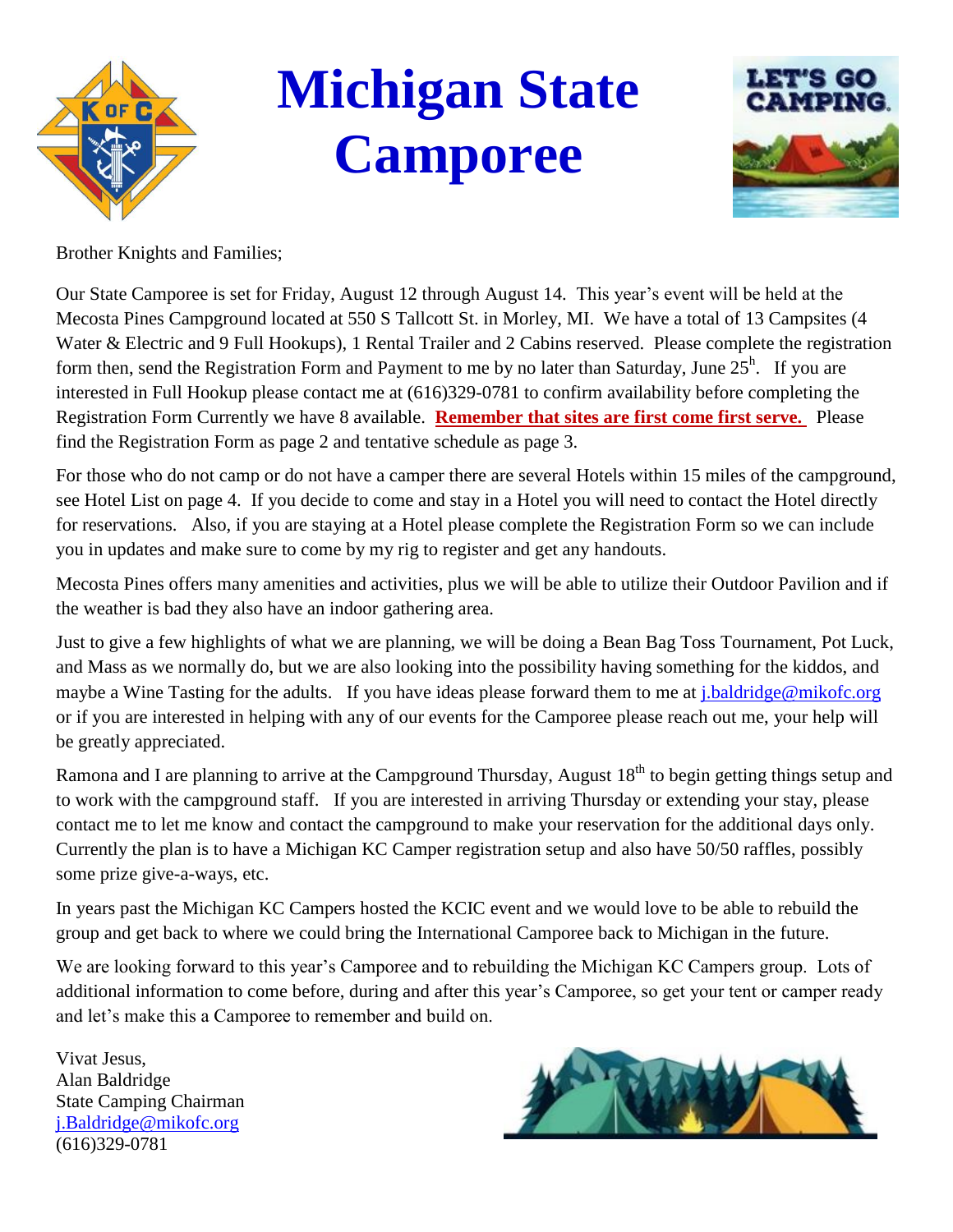



| <b>Member Name:</b>                                                                                                                                        |                          |                     |               | Council #:                            |         |
|------------------------------------------------------------------------------------------------------------------------------------------------------------|--------------------------|---------------------|---------------|---------------------------------------|---------|
| <b>Mailing Address:</b>                                                                                                                                    |                          |                     |               |                                       |         |
|                                                                                                                                                            |                          |                     |               |                                       |         |
| <b>Email Address:</b>                                                                                                                                      |                          |                     | <b>Phone:</b> |                                       |         |
| <b>Family Members Attending:</b>                                                                                                                           |                          |                     |               |                                       |         |
| <b>Camper Information:</b>                                                                                                                                 |                          |                     |               |                                       |         |
| <b>Tent:</b> $\Box$ Pop-Up: $\Box$ Travel Trailer: $\Box$ 5 <sup>th</sup> Wheel: $\Box$ Motorhome: $\Box$                                                  |                          |                     |               |                                       |         |
| For Travel Trailers, 5th Wheels, and Motorhomes:<br>Length:                                                                                                | <b>Number of Slides:</b> |                     |               |                                       |         |
| We have a total of 32 campsites reserved, 20 Water & Electric and 12 Full Hookup, 2 Cabins and 2<br><b>Rental Campers All are First Come, First Serve!</b> |                          |                     |               |                                       |         |
| <b>Cost: Nightly Rates</b>                                                                                                                                 |                          |                     |               |                                       |         |
| Water & Electric Site:                                                                                                                                     | \$40.00                  | Full Hookup Site: L |               | $\downarrow$ \$44.00 per Night Cabin: | \$75.00 |
| <b>Rental Camper:</b>                                                                                                                                      | \$125.00                 |                     |               |                                       |         |
| Please forward your payment with your registration to;                                                                                                     |                          |                     |               |                                       |         |
| <b>Alan Baldridge</b><br>15893 Leonard Rd                                                                                                                  | Spring Lake, MI 49456    |                     |               |                                       |         |

**Make Checks Payable to Michigan State Council and put Camporee in the Note Field.**